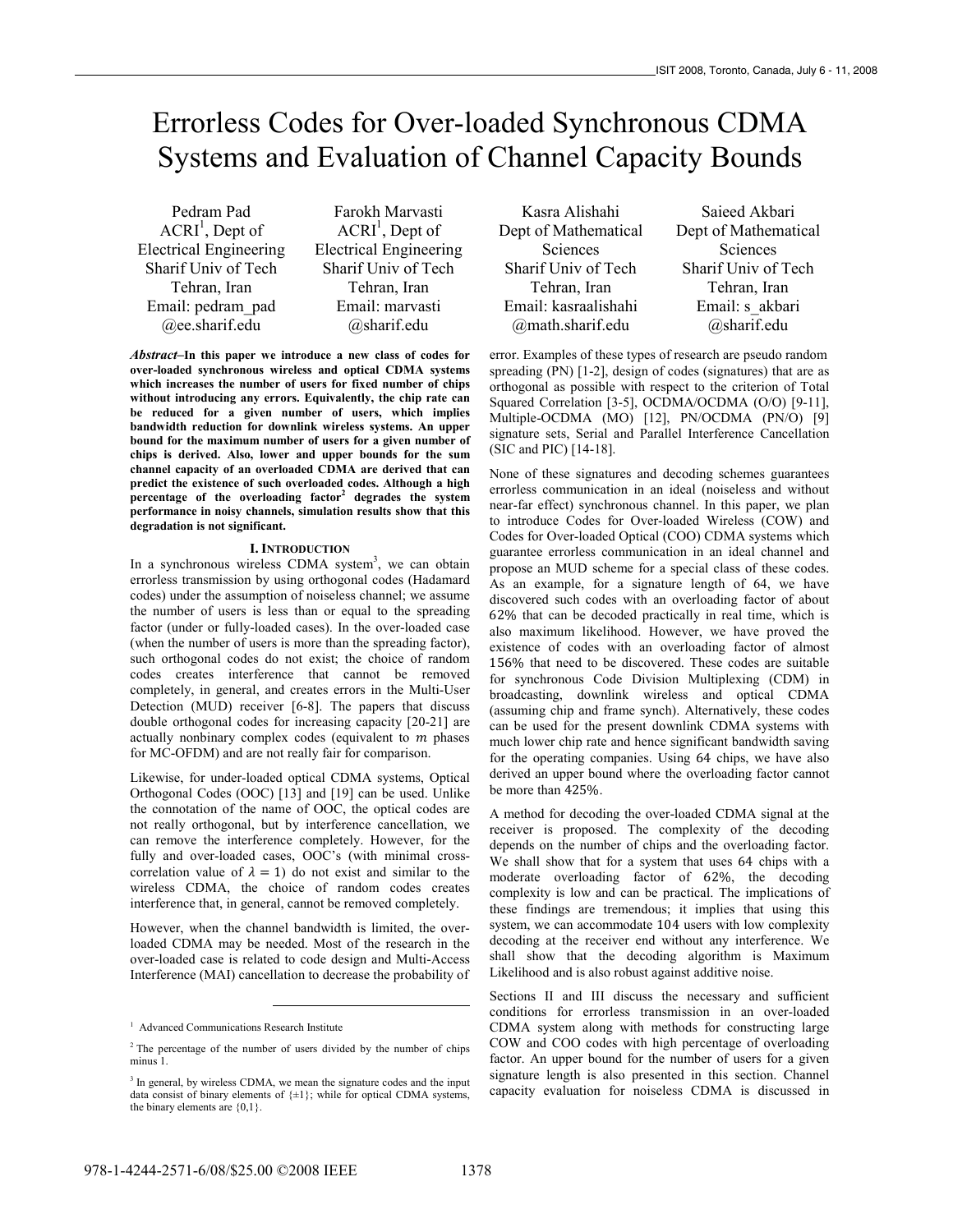Section IV. One decoding method is discussed in Section V. Simulation results are summarized in section VI. Finally, conclusion and future work are covered in section VII.

Because of the 5 page limitation, we have omitted all the proofs of the theorems despite the fact that some of the proofs are not trivial.

# **II. CODES FOR OVER-LOADED WIRELESS (COW) CDMA SYSTEMS**

For developing COW and COO codes (matrices), we first discuss an intuitive geometric interpretation and then develop the codes mathematically. At a given time the multi-user binary data can be represented by an  $n$ -dimensional vector; these vectors can be interpreted as the vertices of a hypercube. Each user data is multiplied by a signature of  $m$  chips long and finally their summation is transmitted. Thus, the transmitted *m*-tuple vector is the multiplication of an  $m \times n$ matrix (the columns are the signatures of different users) by the input  $n$ -dimensional vector. Hence, the hyper-cube vertices are mapped onto points in an  $m$ -dimensional space  $(m < n)$ . As long as the points in the *m*-dimensional space are distinct, the mapping is 1-1 and therefore, we can uniquely decode each received  $m$ -tuple vector at the receiver; on the other hand, if these  $m$ -tuple vectors are not distinct, the mapping is not 1-1 and the system is not invertible. Consequently, we look for codes that map the vertices of the  $n$ -dimensional hyper-cube to distinct points in the  $m$ dimensional space. Most of the over-loaded codes discussed in the literature have not this property and thus any MUD cannot be perfect. We coin the invertible codes, as mentioned in the introduction, as COW and COO codes for wireless and optical applications, respectively. We first develop systematic ways to generate COW codes and then extend it to COO codes.

**Lemma 1** We denote the vertices  $\{\pm 1\}^n$  of an *n*-dimensional hyper-cube with the set  $\nu$ . The necessary and sufficient condition for the multiplication of a COW matrix  $C$  with elements of  $\mathcal V$  to be a 1-1 transformation is *Ker* C  $\cap$  $\{\pm 1,0\}^n = \{0\}^n$ , where *Ker* **C** is the null space of **C**.

## **Corollary 1**

- a- A new COW matrix can be generated by multiplying each row or column of the matrix  $C$  by  $-1$ .
- New COW matrices can be generated by the permuting of the columns and rows of the matrix  $C$ .
- By adding an arbitrary row to a COW matrix, we obtain another COW matrix.

By Corollary 1, we can assume that all entries of the first row of a COW matrix are 1.

**Theorem 1** Assume that **C** is an  $m \times n$  COW matrix and **P** is an invertible  $k \times k$  { $\pm 1$ }-matrix, then **P** $\otimes$ **C** is a  $km \times kn$ COW matrix, where ⊗ denotes the Kronecker product.

In the following theorem, we study the existence of COW matrices with much higher percentage of the overloading factor.

**Theorem 2** Assume  $C$  is an  $m \times n$  COW matrix and  $H_2 = \begin{bmatrix} +1 & +1 \\ +1 & -1 \end{bmatrix}$ . We can add  $[(m-1)\log_3 2]$  columns to  $H_2 \otimes C$  to obtain another COW matrix.

**Note 1**  $n/m \rightarrow \infty$  as  $m \rightarrow \infty$ .

This observation is a direct result of Theorem 2 since  $n/m$  is of order  $O(\log m)$ . It implies that as the chip rate increases, the number of users grows much faster.

**Example 1** Applying Theorem 2 on a  $2 \times 2$  Hadamard matrix, we first get a  $4 \times 5$  COW matrix ( $C_{4 \times 5}$ ). In the next try, we can find an  $8 \times 13$  COW matrix ( $C_{8 \times 13}$ ). According to Theorem 1,  $C_{8\times 13}$  leads to a 64  $\times$  104 COW matrix by the Kronecker product  $H_8 \otimes C_{8 \times 13}$  (where  $H_8$  is an  $8 \times 8$ Hadamard matrix); this implies that we can have errorless decoding for 104 users with only 64 chips; i.e., more than %62 overloading factor (we will introduce a suitable decoder for this code in Section VI). However, repetition of Theorem 2 for  $C_{8\times 13}$  shows the existence of a 64  $\times$  164 COW matrix which implies an overloading factor of about %156.

**Note 2** If a user has no data to transmit or its handset is off, we need to transmit signature codes as fill codes. Alternatively, we can design special COW codes that can handle inputs with entries  $\{\pm 1, 0\}$ .

#### **III. COO FOR OPTICAL CDMA**

We would like to extend the results to optical CDMA, i.e., COO matrices.

**Theorem 3** If there is an  $m \times n$  COW matrix for the wireless CDMA, then there is an  $m \times n$  COO matrix for the optical CDMA.

**Corollary 2** Similarly we can show that, if we have a COO matrix with an all 1 row, then we will obtain a COW matrix by substituting the zeros of the COO matrix with  $-1$ .

**Example 2** As a special case, by Example 1 and Theorem 3, we also have a  $64 \times 164$  COO matrix.

The theorems for COO matrices are similar to the previous theorems related to COW matrices. In addition, there are a few extra algorithms for the construction of COO matrices as described below.

**Theorem 4 If D** is an  $m \times n$  COO matrix, then  $P \otimes D$  is also a  $km \times kn$  COO matrix, where **P** is an invertible  $k \times k$  {0,1}matrix.

**Corollary 3** If we set  $P = I$  in the above theorem, then the generated COO matrices are sparse and have low weights that are suitable for optical transmission due to low power [13].

**Theorem 5** Suppose  $A = \int_{\infty}^{\infty} -I$  is an  $m \times m$  matrix, and  $V_i = \begin{bmatrix} \frac{2^i}{1 & \cdots & 1} \end{bmatrix}$  $\overline{0} \cdots 0$  $\left[\frac{m-2^i}{n}\right]^T$ , for  $i=0,\dots,d$ , where  $d = \lfloor \log_2 m \rfloor - 2$ . If  $\mathbf{B} = \lfloor V_0 \quad V_1 \quad \cdots \quad V_d \rfloor$ , then  $\mathbf{C} = [\mathbf{A} | \mathbf{B}]$ is an  $m \times (m + d + 1)$  COO matrix.

**Example 3** Using Theorem 5, we get a  $64 \times 69$  COO matrix with the structure discussed in the theorem.

The following theorem provides an upper-bound for the overloading factor for a COW matrix.

**Theorem 6** If  $C = [c_{ij}]$  is a COW matrix with *n* columns (users) and  $m$  rows (chips), then

$$
n \leq -m \left( \sum_{i=0}^{n} \frac{\binom{n}{i}}{2^n} \log_2 \frac{\binom{n}{i}}{2^n} \right)
$$

where  $\binom{n}{i}$  $\binom{n}{i} = \frac{n!}{i!(n-i)!}.$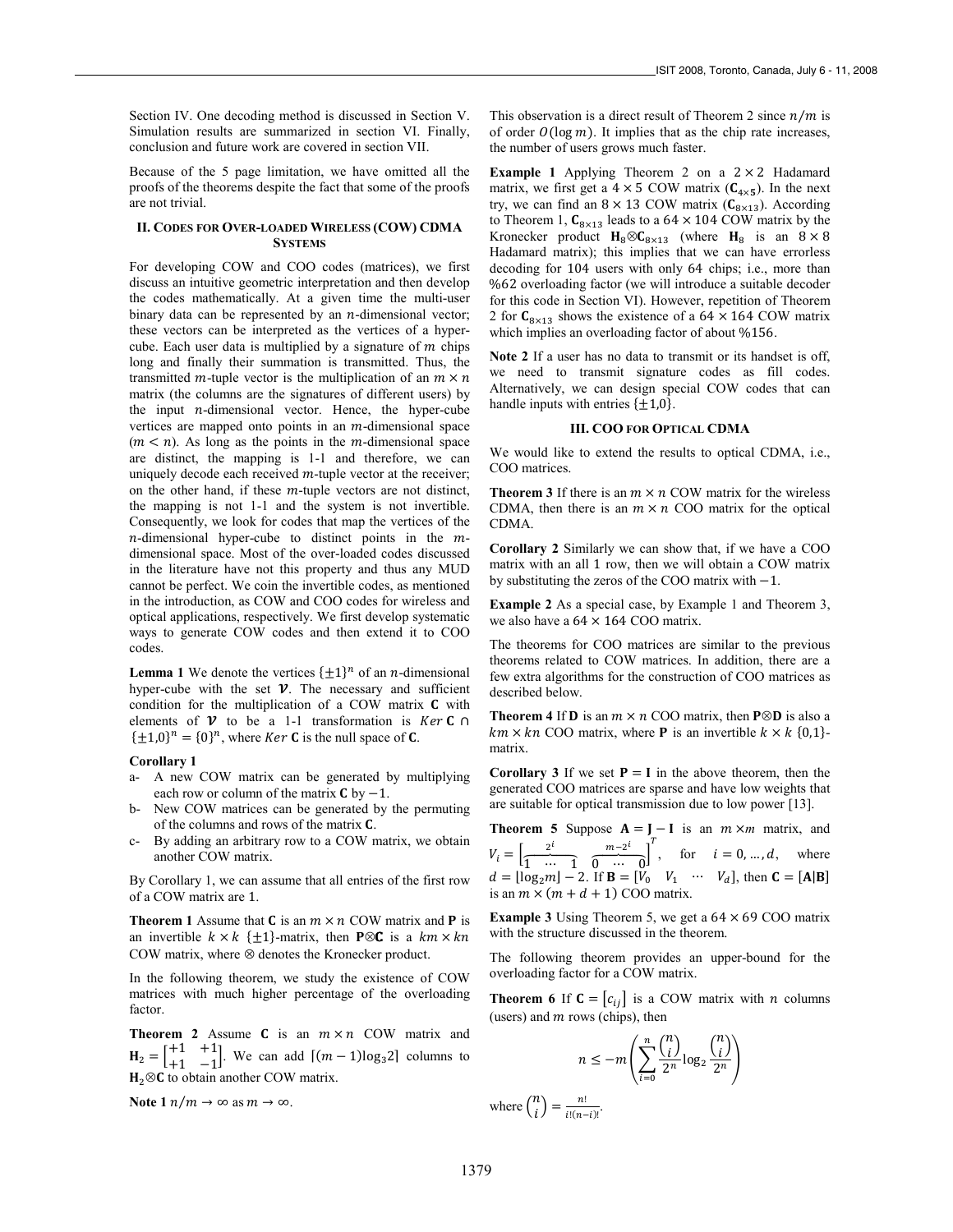**Example 4** The above upper bound is shown in Fig. 1. This figure shows that we cannot have errorless communication using 64 chips and 336 users. By using a tighter bound which we have not discussed here, the number of users for 64 chips becomes less than 268.



Figure 1. The upper bound of Theorem 6 for the number of users versus the number of chips.

# **IV. CHANNEL CAPACITY FOR NOISELESS CDMA SYSTEMS**

In this section, we shall develop lower and upper bounds for the sum channel capacity [22] of an overloaded CDMA with MUD when there is no additive noise. The only interference is the overloaded users. In this case, the channel is deterministic but not lossless. The interesting result is that the lower bound estimates a region for the number of users  $n$  for a given chip rate *m* such that COW or COO matrices exist. To develop the lower bound, we start by the following assumptions for the wireless case but results are also valid for the optical CDMA:

For a given *m* and *n*, let  $Q_n = {\pm 1}^n$  and  $\mathcal{F}_{m,n}$  be the set of functions  $f: \mathbf{Q}_n \to \mathbb{Z}^m$  defined by  $f(X) = \mathbf{M}X$ , where **M** is an  $m \times n$  matrix with entries  $\pm 1$  and  $\chi$  is the input multiuser vector as defined before with entries  $\pm 1$ .

Definition: The sum channel capacity function  $\mathcal C$  is defined as

$$
\mathcal{C} = \max_{f \in \mathcal{F}_{m,n}} \log_2 |f(\mathcal{Q}_n)|
$$

where  $||$  denotes the number of elements of the set. It can be shown that for any matrix  $M$ , there exists a probability distribution on  $\mathbf{Q}_n$  such that  $H(f(X)) = \log_2 |f(\mathbf{Q}_n)|$ . Since the channel is deterministic  $I(X, Y) = H(Y)$   $(Y = f(X)$  is the received vector corresponding to the transmission of  $X$ ), the above definition is equivalent to maximizing the mutual information  $I(X, Y)$  over all the input probabilities and over all  $m \times n$  M matrices.

**Lemma 2** 

a-  $\mathcal{C}(m,n) \leq n$ b-  $C(m, n) \le m \log_2(n + 1)$ 

**Lemma 3** If  $n$  is divisible by  $m$ , then

```
\mathcal{C}(m,n) \geq m \log_2(m+n) - m \log_2 m.
```
To get tighter bounds than the ones given in Lemmas 2 and 3, we need the following theorems:

**Theorem 7 (Channel Capacity Lower Bound)** 

 $\mathcal{C}(m, n) \geq n - \log_2 A(m, n)$ where  $A(m, n) = \sum_{j=0}^{\lfloor n/2 \rfloor} \binom{n}{2j} \left[ \binom{2j}{j} / 2^{2j} \right]^m$ .

#### **Theorem 8 (Channel Capacity Upper Bound)**

$$
C(m, n) \le m\left(\frac{1}{2}\log_2 n + \log_2 \lambda\right) + 1
$$

where 
$$
\lambda
$$
 is the unique positive solution of the equation

$$
\left(\lambda\sqrt{n}\right)^m = me^{-\lambda^2}2^{n+1}.
$$

The plots of the channel capacity upper and lower bounds with respect to *n*, for a typical value of  $m = 64$  is given in Fig. 2(a). Fig. 2(b) is a dual plot with respect to  $m$  for a fixed value of  $n = 220$ . Plots of the channel capacity lower bounds with respect to  $m$  and  $n$  are given in Fig. 3. The plot of the lower bound from Lemma 3 is not shown since the bound is lower than the one from Theorem 7 (see Fig.  $2(a)$ ) for  $n < 1000$ , however, for large  $n (> 4000)$ , it is a better lower bound.



Figure 2. Lower and upper bounds for the sum channel capacity with respect to: (a) the number of users  $n$  for  $m = 64$ , (b) the chip rate *m* for  $n = 220$ .

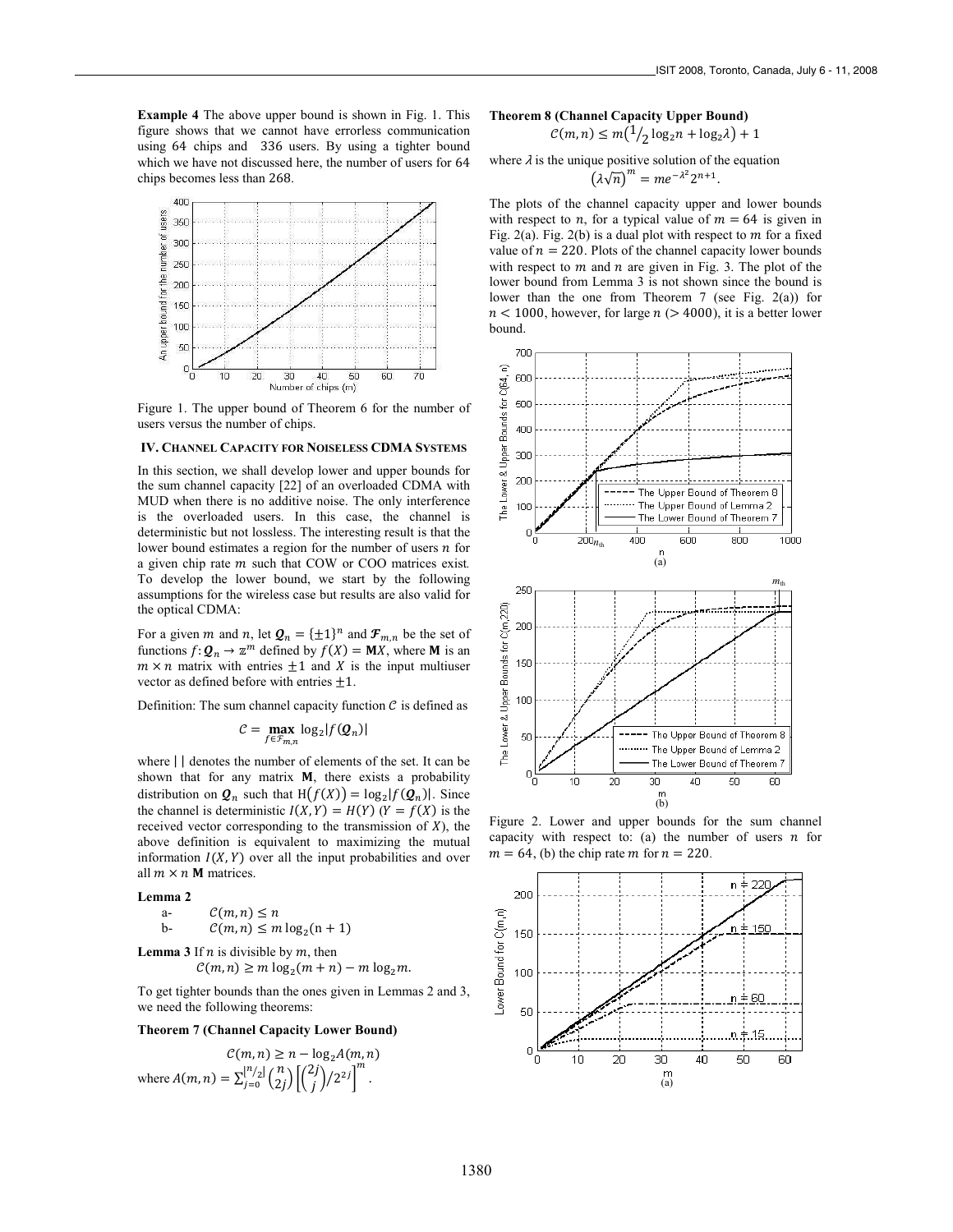

Figure 3. Plots of channel capacity lower bounds for various  $n$  and  $m$ : (a) lower bounds vs. number of users  $n$  for a given chip rate  $m$ , (b) lower bounds vs.  $m$  for a given  $n$ .

**Interpretation**: The lower bounds show interesting and surprising results. The lower bounds essentially show two modes of behavior. In the first mode, the lower bounds for the sum channel capacity (Fig. 2(a) and Fig. 3(a)) are almost linear with respect to  $n$  for a given  $m$ , which implies the existence of codes that are almost lossless. Since we know that there exist COW (COO) codes that can achieve the sum channel capacity (number of users is equal to the sum channel capacity) without any error, the lower bound is very tight in this region. For small values of  $m$  such as 4, we know that the maximum value of  $n_{\text{max}}$  such that a COW matrix exists is 5. The sum channel capacity lower bound for  $m = 4$ is 4.21 bits, which is within a fraction of integer from 5. Also, for  $8 \times 13$  COW matrix, the lower bound is 12.164 bits, which is again within a fraction of an integer from 13. We thus conjecture that the maximum number of users for a COW/COO matrix for  $m = 64$  is around 239 from Fig. 2(a).

After *n* increases beyond a threshold value  $n_{th}$  (Fig. 2(a)), the channel becomes suddenly lossy and enters the second mode of behavior. This loss is due to the fact that  $2^n$  input points that are mapped to a subset of  $(n + 1)^m$  points cannot find any empty space and a fraction of them get overlapped (no longer COW or COO condition). Apparently, in the region of interest  $(n_{th} < n < 500)$ , the lower bound is almost linear which implies that with each unit increment of  $n$ , the number of input points are doubled and a fixed number of points are overlapped at the output, i.e.,  $H(X|Y)$  <  $\log_2 A(m, n) \approx \log_2 (1.81)^{n - n_{th}} \approx 0.856 (n - n_{th})$ . Also, in this mode the lower bound is very close to  $m/2 \log(n + 1)$ .

Figs. 2(b) and 3(b) show another interesting behavior. Initially, the bound increases almost linearly with  $m$  for a given  $n$ . This region is related to the case where  $m$  the chip rate is much less than the number of users  $n$ . The slope of the linear curve is determined by the number of users, e.g., at  $n = 220$ , the slope is almost 3.7, i.e., for each increment of  $m$ , the channel capacity is incremented by about 3.7 bitsmuch faster than its counterpart in Fig. 3(a). In our case,  $n$ behaves like an amplitude or power, while  $m$  behaves like frequency. As  $m$  increases beyond a threshold  $(m_{th}$  in Fig. 2(b)), the sum channel capacity remains almost constant since the capacity cannot be greater than  $n$  (Lemma 2). In fact,  $n$  is the supremum of the lower bound in this mode. This mode is the lossless case that predicts the existence of COW/COO codes.

# **V. DECODING**

Suppose  $D$  is a COW or COO matrix and  $Y$  is the transmitted vector. We wish to find a vector  $X(\{\pm 1\})$  for wireless systems and  $\{0,1\}$  for optical systems) such that  $DX = Y$ . Obviously, the complexity of the decoding is dependent on the overloading factor. The decoding algorithm is as follows.

If  $\mathbf{D}_{km \times kn}$  is the Kronecker product of an invertible matrix  $P_{k \times k}$  with a COW matrix  $C_{m \times n}$ , then the above problem reduces to solving  $k$  matrix equations with dimension of  $C_{m \times n}$  (which is smaller than the dimension of  $D_{km \times kn}$ ). If  $Y = DX = (P \otimes C)X$ , then  $(P^{-1} \otimes I)Y = (I \otimes C)X$ . If  $X =$  $[X_1^T \cdots X_k^T]^T$  and  $(\mathbf{P}^{-1} \otimes \mathbf{I})Y = [Y_1^T \cdots Y_k^T]^T$ , then  $Y_i = \mathbf{C} X_i$  for  $i = 1, ..., k$ , where each  $X_i$ 's are  $n \times 1$  vectors.

For example, the inverse problem for the  $64 \times 104$  matrix which is found by Kronecker multiplication of an  $8 \times 8$ Hadamard matrix ( $H_8$ ) and  $C_{8 \times 13}$  can be handled by solving the inverse problem for  $C_{8\times 13}$ . The inverse problem for  $C_{8\times 13}$ can easily be done through a look up table with the first column consisting of 13-tuple  $\{\pm 1\}$ -vectors and the second column is the corresponding 8-tuple vectors. In the presence of noise, we assume each of the 8-tuple sub-vectors of the 64 × 1 vector generated by  $(H_8^{-1} \otimes I)Y'$ , where Y' is the noisy version of  $Y$  at the receiver end, be the vector in the table that is the closest (in the sense of Euclidean metric). This method is equivalent to the Maximum Likelihood (ML) decoding.

# **VI. SIMULATION RESULTS**

The table look up method has been simulated for the wireless systems. The probability of errors with respect to  $E_h/N_0$  is shown in Fig. 4.



Figure 4. Bit-error-rate versus  $E_b/N_0$ . The dashed curve is a Hadamard code with 64 chips and 64 users. The solid curve is the table look up method for a COW code with 64 chips and 104 users.

This figure shows that the look-up table approach for  $(64, 104)$  over-loaded CDMA is within  $3dB$  of the orthogonal Hadamard (64,64) fully-loaded CDMA.

## **VII. CONCLUSION**

In this paper, we have shown that there exists a large class of  $m \times n$  codes  $(m < n)$  that are suitable for over-loaded synchronous CDMA both for wireless and optical systems. For a given spreading factor  $m$ , an upper bound for the number of users *n* has been found. For example for  $m = 64$ , the upper bound predicts a maximum of  $n = 336$ . We have found a tighter bound not discussed in this paper (5 page